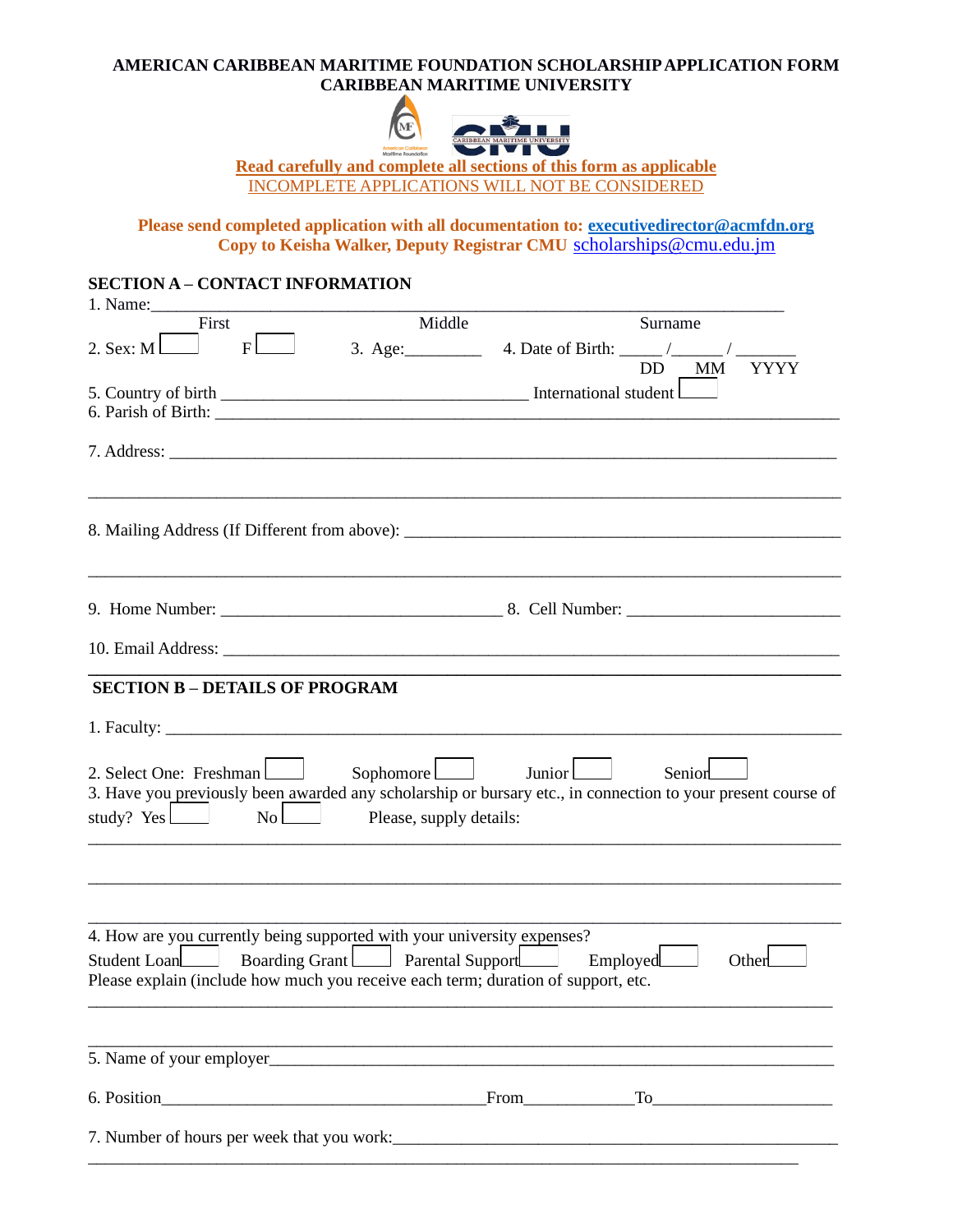## **SECTION C—YOUR EDUCATION (INCLUDING TRAINING COURSES)**

Please give details of your undergraduate qualifications including Honors and attach copies of Transcripts giving subject details and results. Eligible applicants must have a minimum of a cumulative **GPA of 3.0**.

| Qualification | Level of Honors | Institution/University<br>& Location | Duration of Study | Completed Yes/No |
|---------------|-----------------|--------------------------------------|-------------------|------------------|
|               | Obtained        |                                      |                   |                  |
|               |                 |                                      |                   |                  |
|               |                 |                                      |                   |                  |
|               |                 |                                      |                   |                  |
|               |                 |                                      |                   |                  |

# **SECTION D—EXTRACURRICULAR ACTIVITIES (Leadership & Volunteerism)**

1. List any leadership positions or offices held during your educational/or professional career:

2. List any clubs or societies that you have been a member of during your educational/or professional career:

\_\_\_\_\_\_\_\_\_\_\_\_\_\_\_\_\_\_\_\_\_\_\_\_\_\_\_\_\_\_\_\_\_\_\_\_\_\_\_\_\_\_\_\_\_\_\_\_\_\_\_\_\_\_\_\_\_\_\_\_\_\_\_\_\_\_\_\_\_\_\_\_\_\_\_\_\_\_\_\_\_\_\_\_\_\_

\_\_\_\_\_\_\_\_\_\_\_\_\_\_\_\_\_\_\_\_\_\_\_\_\_\_\_\_\_\_\_\_\_\_\_\_\_\_\_\_\_\_\_\_\_\_\_\_\_\_\_\_\_\_\_\_\_\_\_\_\_\_\_\_\_\_\_\_\_\_\_\_\_\_\_\_\_\_\_\_\_\_\_\_\_\_

\_\_\_\_\_\_\_\_\_\_\_\_\_\_\_\_\_\_\_\_\_\_\_\_\_\_\_\_\_\_\_\_\_\_\_\_\_\_\_\_\_\_\_\_\_\_\_\_\_\_\_\_\_\_\_\_\_\_\_\_\_\_\_\_\_\_\_\_\_\_\_\_\_\_\_\_\_\_\_\_\_\_\_\_\_\_

| 3. Have you participated in community/voluntary service? Yes <b>Lace Algebra</b> No |    |    |             |
|-------------------------------------------------------------------------------------|----|----|-------------|
| If yes, what kind of assistance did you provide and when? Date:                     |    |    |             |
|                                                                                     | DD | MМ | <b>YYYY</b> |
| Please provide detail                                                               |    |    |             |

|  |  |  | _____ |
|--|--|--|-------|

| <b>SECTION E-PERSONAL/FAMILY</b>                                                       |  |  |  |  |  |
|----------------------------------------------------------------------------------------|--|--|--|--|--|
| 1. Are you a parent? Yes $\Box$ No $\Box$ 2. Are you a custodial parent? Yes $\Box$ No |  |  |  |  |  |
|                                                                                        |  |  |  |  |  |

#### **\_\_\_\_\_\_\_\_\_\_\_\_\_\_\_\_\_\_\_\_\_\_\_\_\_\_\_\_\_\_\_\_\_\_\_\_\_\_\_\_\_\_\_\_\_\_\_\_\_\_\_\_\_\_\_\_\_\_\_\_\_\_\_\_\_\_\_\_\_\_\_\_\_\_\_\_\_\_\_\_\_\_\_\_\_ SECTION F—REFFERENCES**

Please give the names of two (2) references: from a CMU professor; and from a person with whom you have worked, or community leader. 1)Name: \_\_\_\_\_\_\_\_\_\_\_\_\_\_\_\_\_\_\_\_\_\_\_\_\_\_\_\_\_\_\_\_\_\_\_\_\_\_\_\_\_\_\_\_\_\_\_\_\_\_\_\_\_\_\_\_\_\_\_\_\_\_\_\_\_\_\_\_\_\_\_\_\_\_\_\_\_\_

| $\frac{1}{1}$ |  |
|---------------|--|
|               |  |

\_\_\_\_\_\_\_\_\_\_\_\_\_\_\_\_\_\_\_\_\_\_\_\_\_\_\_\_\_\_\_\_\_\_\_\_\_\_\_\_\_\_\_\_\_\_\_\_\_\_\_\_\_\_\_\_\_\_\_\_\_\_\_\_\_\_\_\_\_\_\_\_\_\_\_\_\_\_\_\_\_\_\_\_\_\_\_